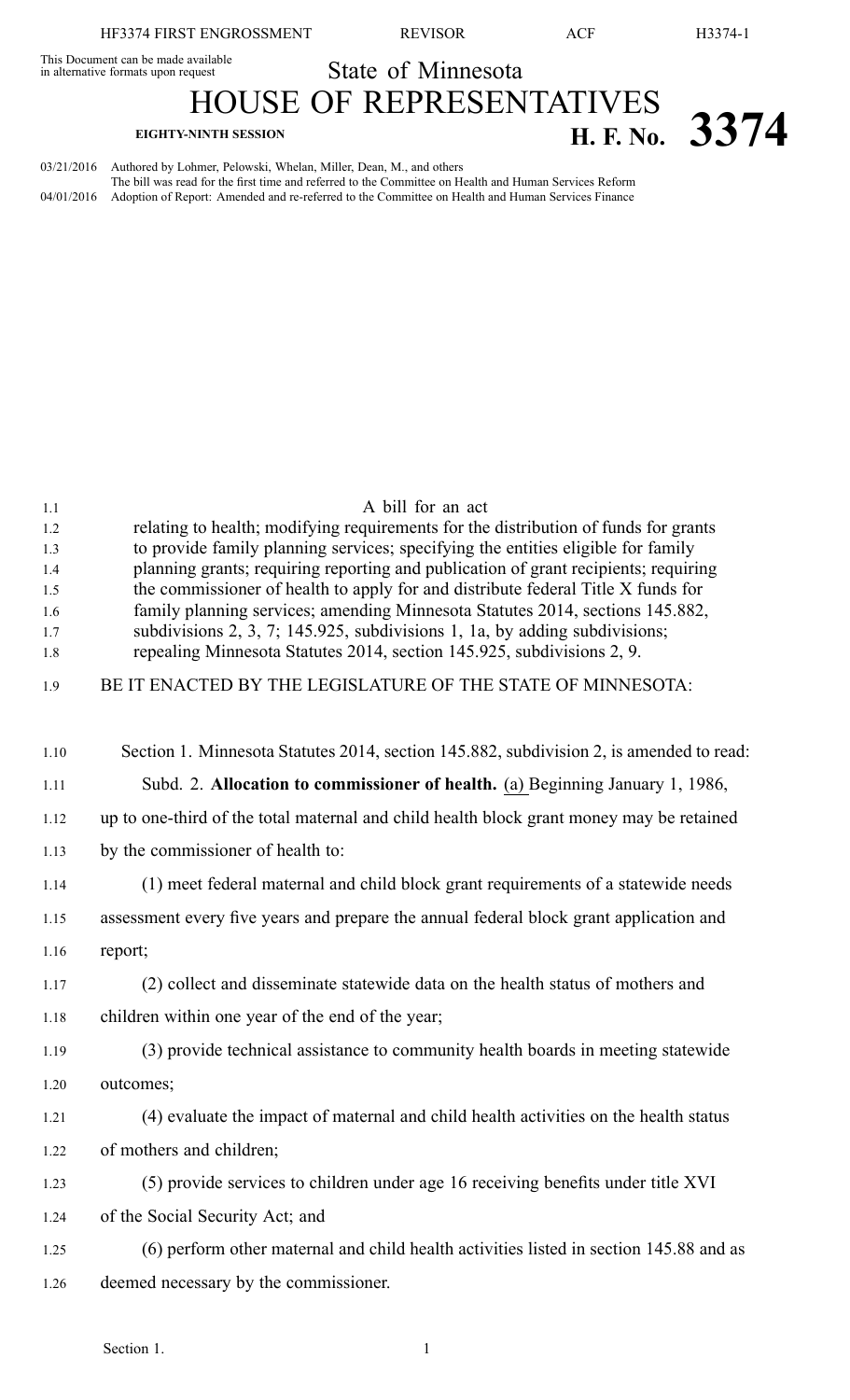- 2.1 (b) Any money under this subdivision used by the commissioner for grants for the 2.2 provision of prepregnancy family planning services must be distributed under section 2.3 145.925.
- 2.4 Sec. 2. Minnesota Statutes 2014, section 145.882, subdivision 3, is amended to read: 2.5 Subd. 3. **Allocation to community health boards.** (a) The maternal and child 2.6 health block gran<sup>t</sup> money remaining after distributions made under subdivision 2 and 2.7 used for services other than prepregnancy family planning services must be allocated 2.8 according to the formula in section 145A.131, subdivision 2, for distribution to community 2.9 health boards. Maternal and child health block gran<sup>t</sup> money used for the provision of 2.10 prepregnancy family planning services must be distributed under section 145.925.
- 2.11 (b) A community health board that receives funding under this section shall provide 2.12 at least <sup>a</sup> 50 percen<sup>t</sup> match for funds received under United States Code, title 42, sections 2.13 701 to 709. Eligible funds must be used to meet match requirements. Eligible funds 2.14 include funds from local property taxes, reimbursements from third parties, fees, other 2.15 funds, donations, nonfederal grants, or state funds received under the local public health 2.16 gran<sup>t</sup> defined in section 145A.131, that are used for maternal and child health activities as 2.17 described in subdivision 7.
- 2.18 Sec. 3. Minnesota Statutes 2014, section 145.882, subdivision 7, is amended to read: 2.19 Subd. 7. **Use of block gran<sup>t</sup> money.** Maternal and child health block gran<sup>t</sup> money 2.20 allocated to <sup>a</sup> community health board under this section must be used for qualified 2.21 programs for high risk and low-income individuals. Block gran<sup>t</sup> money allocated under 2.22 this section or for family planning services under section 145.925 must be used for 2.23 programs that:
- 2.24 (1) specifically address the highest risk populations, particularly low-income and 2.25 minority groups with <sup>a</sup> high rate of infant mortality and children with low birth weight, 2.26 by providing services, including prepregnancy family planning services, calculated 2.27 to produce measurable decreases in infant mortality rates, instances of children with 2.28 low birth weight, and medical complications associated with pregnancy and childbirth, 2.29 including infant mortality, low birth rates, and medical complications arising from 2.30 chemical abuse by <sup>a</sup> mother during pregnancy;
- 2.31 (2) specifically target pregnan<sup>t</sup> women whose age, medical condition, maternal 2.32 history, or chemical abuse substantially increases the likelihood of complications 2.33 associated with pregnancy and childbirth or the birth of <sup>a</sup> child with an illness, disability, 2.34 or special medical needs;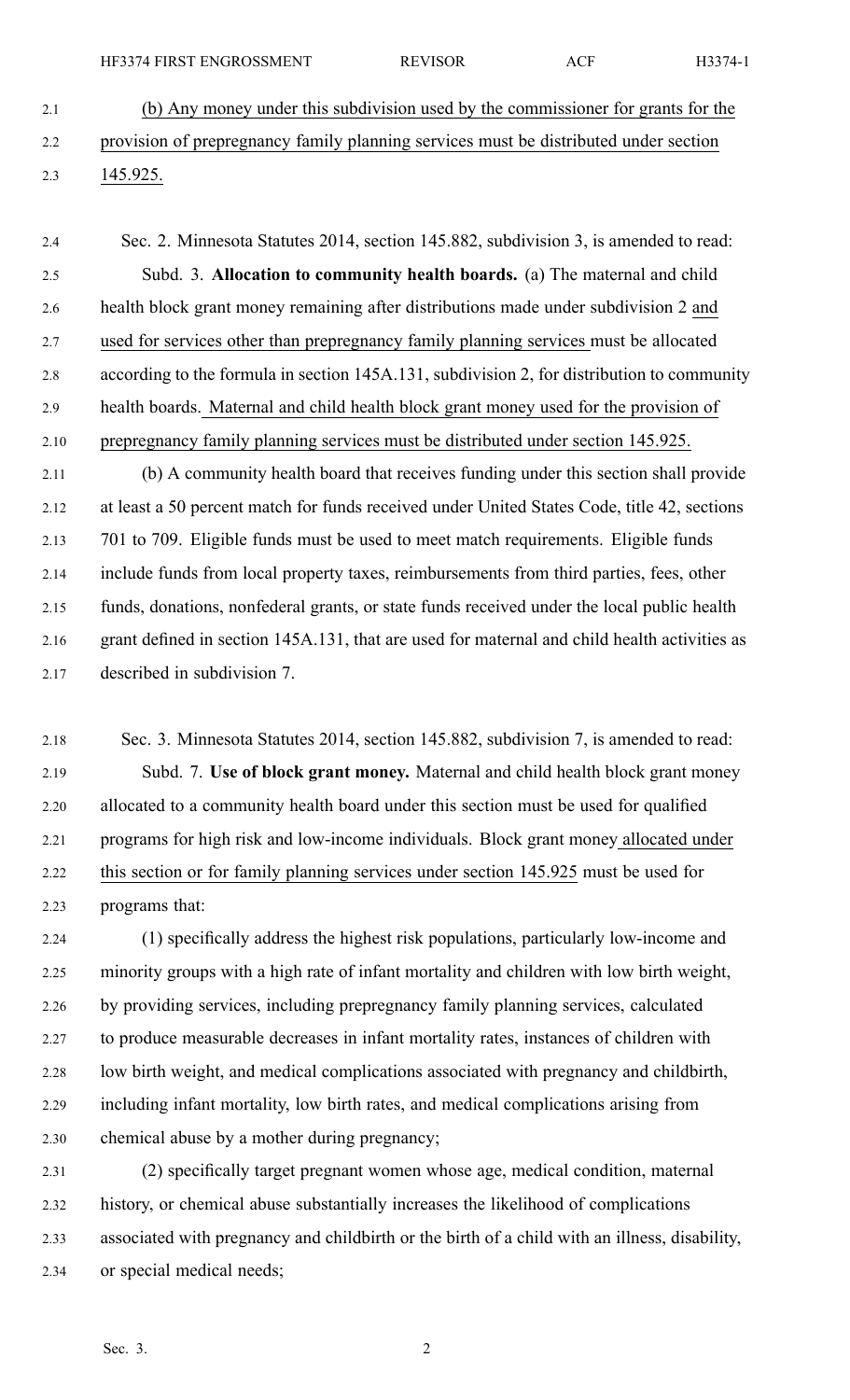3.1 (3) specifically address the health needs of young children who have or are likely 3.2 to have <sup>a</sup> chronic disease or disability or special medical needs, including physical, 3.3 neurological, emotional, and developmental problems that arise from chemical abuse 3.4 by <sup>a</sup> mother during pregnancy;

3.5 (4) provide family planning and preventive medical care for specifically identified 3.6 target populations, such as minority and low-income teenagers, in <sup>a</sup> manner calculated to 3.7 decrease the occurrence of inappropriate pregnancy and minimize the risk of complications 3.8 associated with pregnancy and childbirth;

3.9 (5) specifically address the frequency and severity of childhood and adolescent 3.10 health issues, including injuries in high risk target populations by providing services 3.11 calculated to produce measurable decreases in mortality and morbidity;

3.12 (6) specifically address preventing child abuse and neglect, reducing juvenile 3.13 delinquency, promoting positive parenting and resiliency in children, and promoting 3.14 family health and economic sufficiency through public health nurse home visits under 3.15 section 145A.17; or

3.16 (7) specifically address nutritional issues of women, infants, and young children 3.17 through WIC clinic services.

- 3.18 Sec. 4. Minnesota Statutes 2014, section 145.925, subdivision 1, is amended to read: 3.19 Subdivision 1. **Eligible organizations; Purpose.** The commissioner of health may 3.20 shall make special grants to cities, counties, groups of cities or counties, or nonprofit 3.21 corporations to provide prepregnancy family planning services.
- 3.22 Sec. 5. Minnesota Statutes 2014, section 145.925, subdivision 1a, is amended to read: 3.23 Subd. 1a. **Family planning services; defined Definitions.** (a) For purposes of this 3.24 section, the following terms have the meanings given them.

3.25 (b) "Community health board" has the meaning given in section 145A.02,

3.26 subdivision 5.

3.27 (c) "Family planning" means voluntary action by individuals to preven<sup>t</sup> or aid 3.28 conception.

3.29 (d) "Family planning services" means counseling by trained personnel regarding 3.30 family planning; distribution of information relating to family planning,; referral to 3.31 licensed physicians or local health agencies for consultation, examination, medical 3.32 treatment, genetic counseling, and prescriptions for the purpose of family planning; and 3.33 the distribution of family planning products, such as charts, thermometers, drugs, medical 3.34 preparations, and contraceptive devices. For purposes of sections 145A.01 to 145A.14,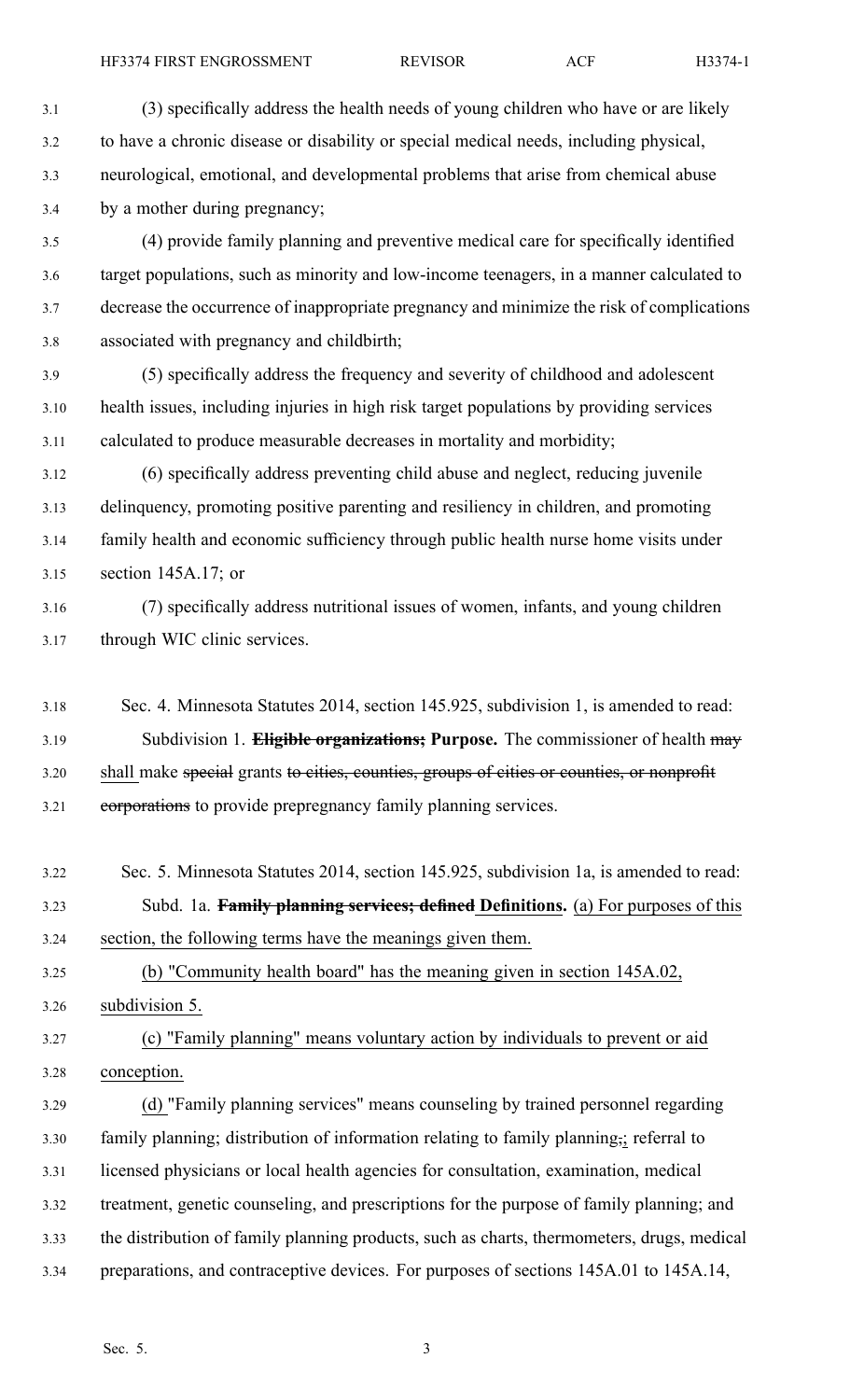| 4.1                  | family planning shall mean voluntary action by individuals to prevent or aid conception                                                                                               |
|----------------------|---------------------------------------------------------------------------------------------------------------------------------------------------------------------------------------|
| 4.2                  | but does not include the performance, or make referrals for encouragement of voluntary                                                                                                |
| 4.3                  | termination of pregnancy.                                                                                                                                                             |
| 4.4                  | (e) "Federally qualified health center" has the meaning given in section 145.9269,                                                                                                    |
| 4.5                  | subdivision 1.                                                                                                                                                                        |
| 4.6                  | (f) "Hospital" means a facility licensed as a hospital under section 144.55.                                                                                                          |
| 4.7                  | (g) "Public health clinic" means a health clinic operated by one or more local units                                                                                                  |
| 4.8                  | of government or community health boards or by the University of Minnesota and that                                                                                                   |
| 4.9                  | has as a primary focus the provision of primary and preventive health care services and                                                                                               |
| 4.10                 | immunizations.                                                                                                                                                                        |
| 4.11<br>4.12<br>4.13 | Sec. 6. Minnesota Statutes 2014, section 145.925, is amended by adding a subdivision<br>to read:<br>Subd. 1b. Commissioner to apply for federal Title X funds. For each federal Title |
| 4.14                 | X grant fund cycle, the commissioner shall apply to the federal Department of Health and                                                                                              |
| 4.15                 | Human Services for grant funds under Title X of the federal Public Health Service Act,                                                                                                |
| 4.16                 | United States Code, title 42, sections 300 to 300a-6.                                                                                                                                 |
|                      |                                                                                                                                                                                       |
| 4.17                 | <b>EFFECTIVE DATE.</b> This section is effective beginning with the federal 2018                                                                                                      |
| 4.18                 | application deadline for Title X grant funds.                                                                                                                                         |
|                      |                                                                                                                                                                                       |
| 4.19                 | Sec. 7. Minnesota Statutes 2014, section 145.925, is amended by adding a subdivision                                                                                                  |
| 4.20                 | to read:                                                                                                                                                                              |
| 4.21                 | Subd. 1c. State and federal funds distributed according to this section. The                                                                                                          |
| 4.22                 | commissioner shall distribute the following funds according to subdivision 1d:                                                                                                        |
| 4.23                 | (1) federal Title X funds received by the commissioner according to an application                                                                                                    |
| 4.24                 | submitted under subdivision 1b;                                                                                                                                                       |
| 4.25                 | (2) funds appropriated from the general fund and the federal TANF fund for                                                                                                            |
| 4.26                 | purposes of grants under this section; and                                                                                                                                            |
| 4.27                 | (3) maternal and child health block grant funds used for prepregnancy family                                                                                                          |
| 4.28                 | planning services.                                                                                                                                                                    |
|                      |                                                                                                                                                                                       |
| 4.29                 | Sec. 8. Minnesota Statutes 2014, section 145.925, is amended by adding a subdivision                                                                                                  |
| 4.30                 | to read:                                                                                                                                                                              |
| 4.31                 | Subd. 1d. Distribution; eligible entities. The commissioner shall distribute the                                                                                                      |
| 4.32                 | funds specified in subdivision 1c to public entities, including community health boards and                                                                                           |
| 4.33                 | public health clinics, that apply to the commissioner for funds to provide family planning                                                                                            |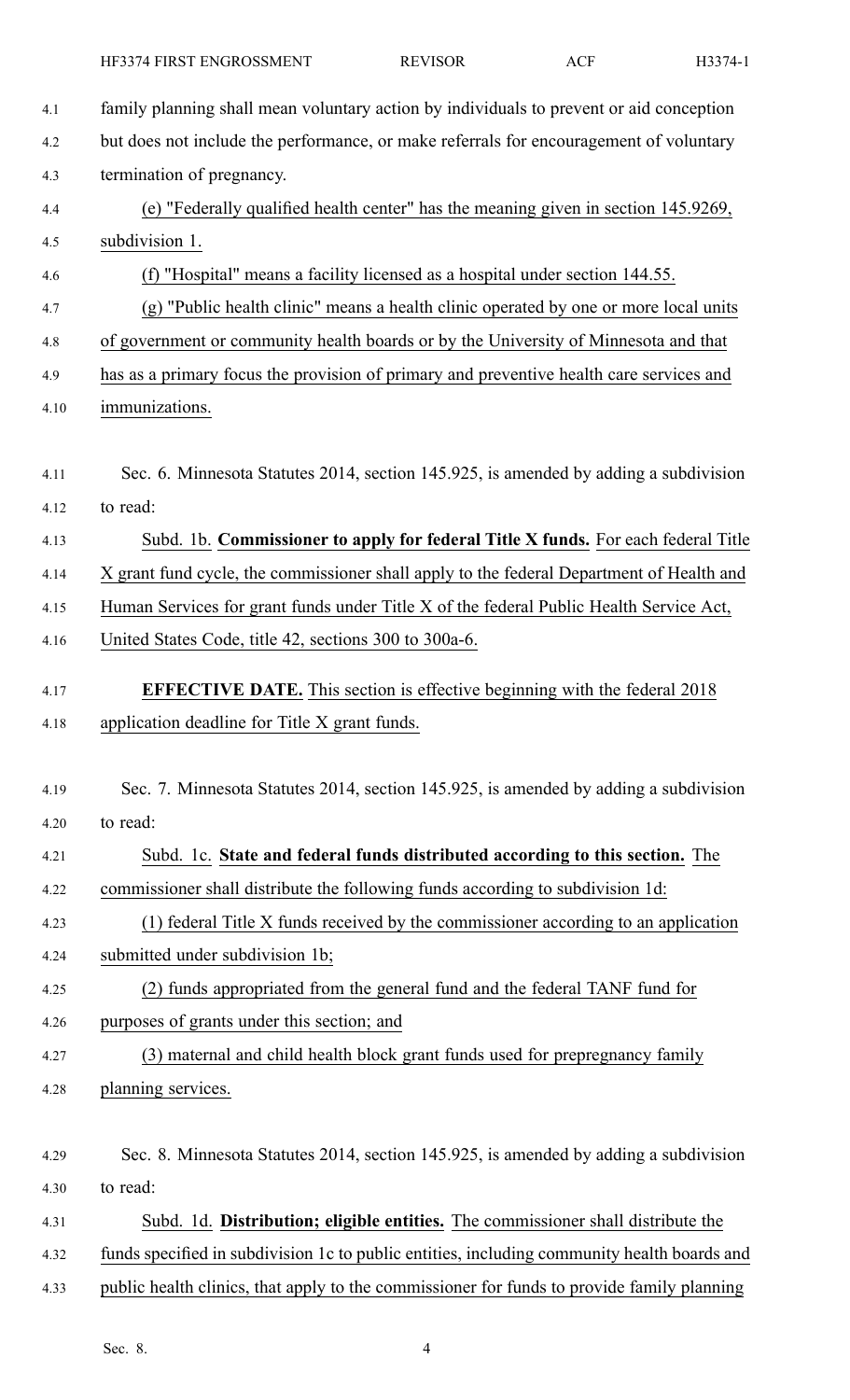| 5.1  | services according to procedures established by the commissioner. If any funds remain          |
|------|------------------------------------------------------------------------------------------------|
| 5.2  | after the commissioner fulfills all approved grant requests from public entities for the grant |
| 5.3  | period, the commissioner may distribute the remaining funds to nonpublic entities that:        |
| 5.4  | (1) are hospitals or federally qualified health centers;                                       |
| 5.5  | (2) provide comprehensive primary and preventive health care services in addition              |
| 5.6  | to family planning services; and                                                               |
| 5.7  | (3) apply to the commissioner for funds to provide family planning services                    |
| 5.8  | according to procedures established by the commissioner.                                       |
| 5.9  | Sec. 9. Minnesota Statutes 2014, section 145.925, is amended by adding a subdivision           |
| 5.10 | to read:                                                                                       |
| 5.11 | Subd. 1e. Subgrants from public entities. (a) A public entity that receives funds              |
| 5.12 | from the commissioner under subdivision 1d may distribute some or all of the funds as          |
| 5.13 | subgrants to other public or private entities to provide family planning services. Except as   |
| 5.14 | provided in paragraph (b), an entity is not eligible for a subgrant under this subdivision if  |
| 5.15 | the entity provides abortion services or has an affiliate that provides abortion services.     |
| 5.16 | (b) An entity that provides abortion services or has an affiliate that provides abortion       |
| 5.17 | services is eligible for a subgrant under this subdivision if the entity or affiliate provides |
| 5.18 | abortion services solely when the abortion is directly and medically necessary to save the     |
| 5.19 | life of the woman, provided a physician signs a certification stating the direct and medical   |
| 5.20 | necessity of the abortion.                                                                     |
| 5.21 | Sec. 10. Minnesota Statutes 2014, section 145.925, is amended by adding a subdivision          |
| 5.22 | to read:                                                                                       |
| 5.23 | Subd. 10. Reporting and publication of grant and subgrant recipients. At least                 |
| 5.24 | once every grant cycle, a public entity that distributes funds under subdivision 1e shall      |
| 5.25 | provide the commissioner of health with a list of the entities that received subgrants to      |
| 5.26 | provide family planning services and the amount of each subgrant. At least once every          |
| 5.27 | grant cycle, the commissioner of health shall publish on the department's Web site a list of   |
| 5.28 | all the entities that received funds as a grant from the commissioner under subdivision 1d     |
| 5.29 | or a subgrant from a public entity under subdivision 1e, and the amount of the grant or        |
| 5.30 | subgrant received by each entity.                                                              |
|      |                                                                                                |

- 5.31 Sec. 11. **REPEALER.**
- 

5.32 Minnesota Statutes 2014, section 145.925, subdivisions 2 and 9, are repealed.